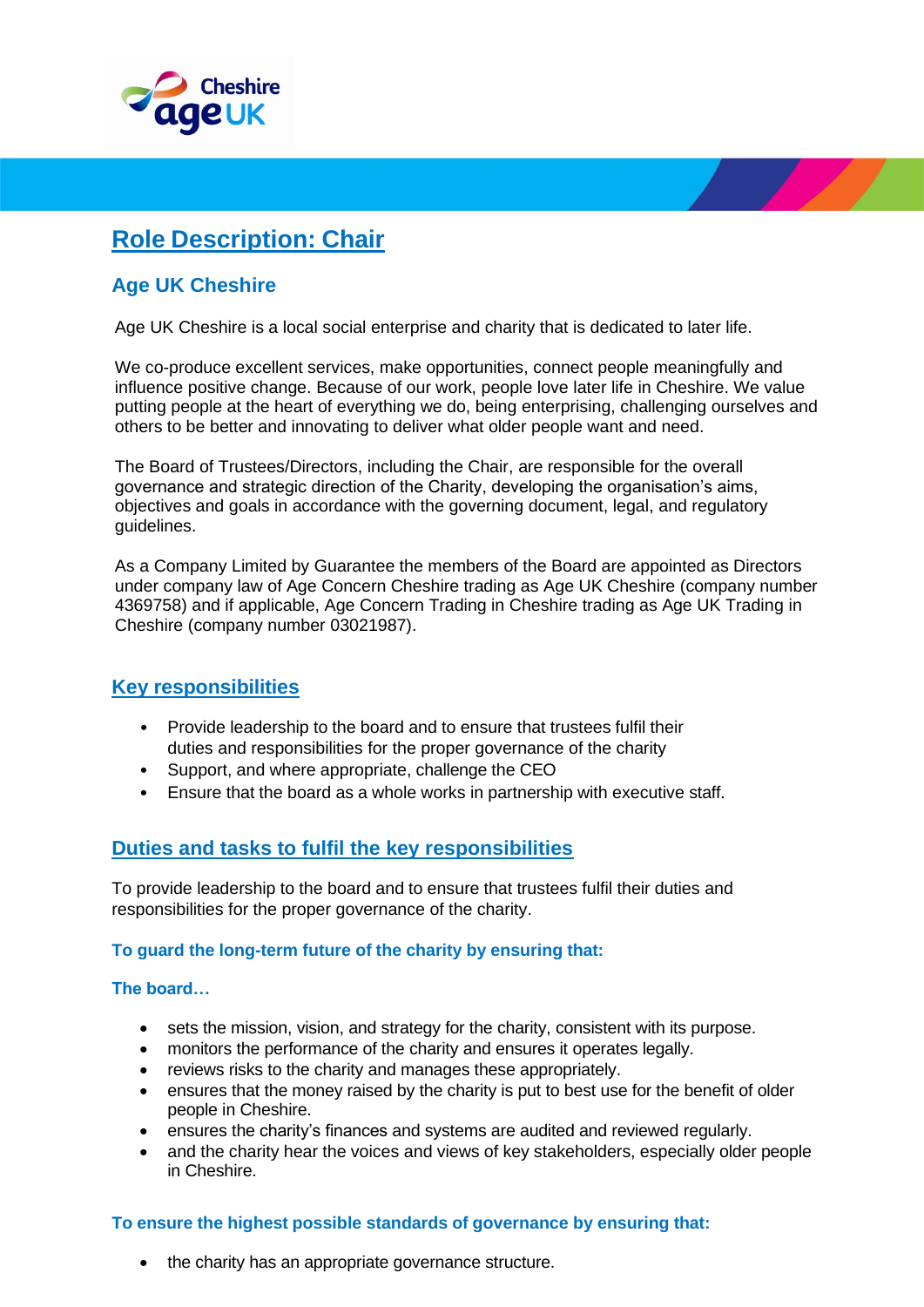

- the board delegates authority to committees, the chair, the CEO, and others to enable the charity to operate effectively and efficiently.
- the board has an appropriate skillset, and this is utilised in combination with external professional advice.
- the board recruits its members in a fair and transparent way.
- the trustees act reasonably, and only in the interests of the charity.

### **To ensure the proper and efficient conduct of board meetings by:**

- chairing trustee meetings effectively.
- encouraging participation and constructive challenge.
- setting the board agendas.
- ensuring that reporting to the board is relevant, timely and accurate.
- ensuring that decisions of the board are made in the best interests of the charity, are implemented, and monitored.

### **What we are looking for**

### **Essential:**

- Experience of being a trustee. [You do not need to have been a Chair before].
- A keen sense of strategic purpose.
- An inclusive leadership style: able to inspire and support everyone to participate on an equal footing.
- The ability to listen and engage effectively. You are comfortable with challenge and debate and are able to encourage that in others whilst fostering a collaborative board environment.
- Advocate be able and willing to champion Age UK Cheshire's work through personal networks, social media, and other channels.
- Be responsive [Things sometimes 'come up' that require the Chair to advise, support or give consent to. It is very helpful to have a Chair who is available and responsive.]

### **Essential qualities and attributes of all trustees:**

- Willingness and ability to understand and accept their responsibilities and liabilities as trustees and to act in the best interests of the organisation.
- Ability to think creatively and strategically, exercise good, independent judgement and work effectively as a board member.
- Effective communication skills and willingness to participate actively in discussion.
- A strong personal commitment to equity, diversity and inclusion.
- Enthusiasm for our vision and mission.
- Willingness to lead according to the Charity's values.

### *Terms of appointment*

#### **Terms of office**

- The Chair is appointed for a 3 year term of office, renewal for 2 further terms to a maximum of 9 years.
- This is a voluntary position, but reasonable expenses will be reimbursed.

#### **Time commitment** (Estimated at one day per month)

- Attending 4 Board meetings annually, held in person.
- In addition to this, 8 committee meetings annually currently being conducted online via Microsoft Teams. Prior to these, meetings to be held with Committee Chairs.